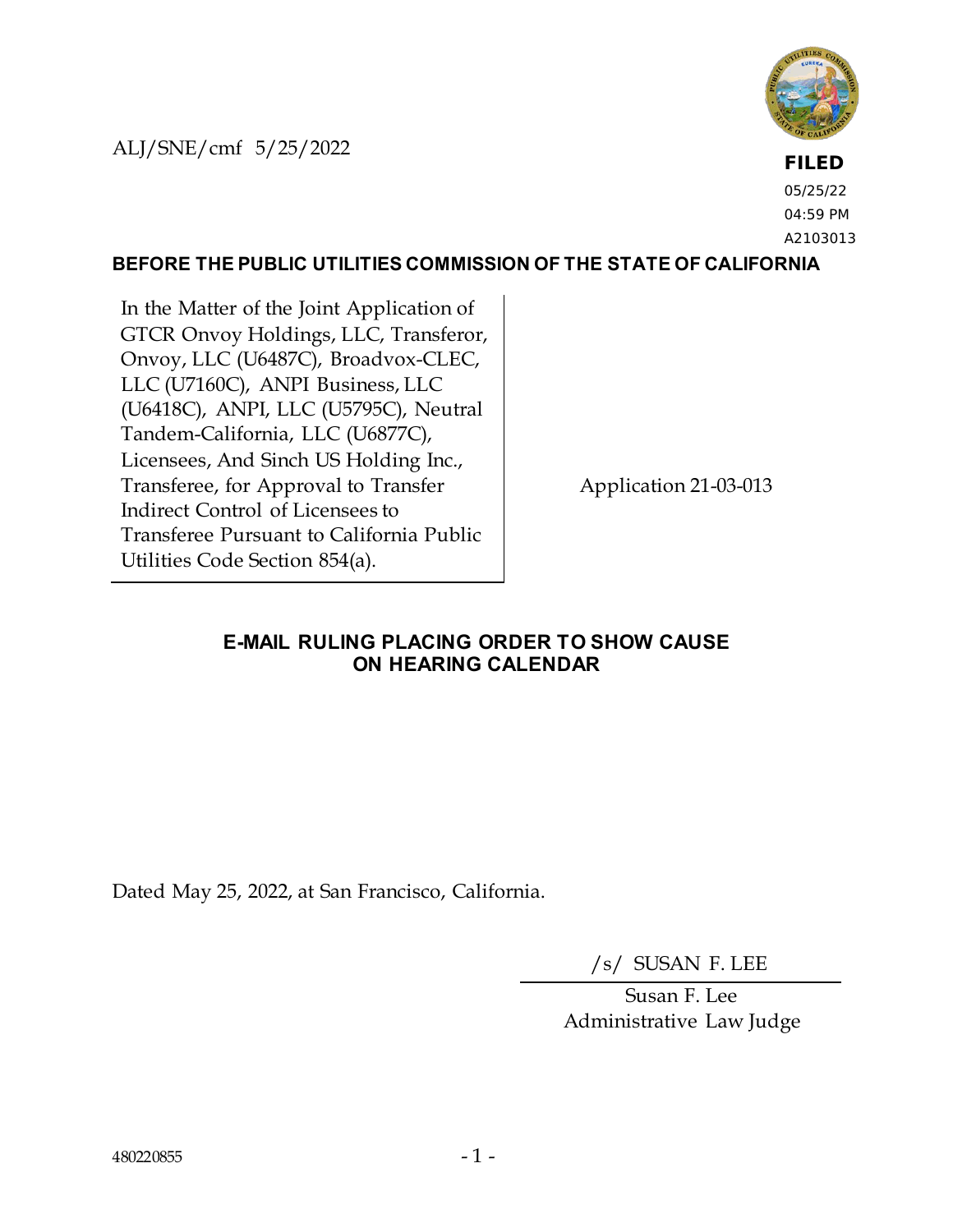## A.21-03-013 ALJ/SNE/cmf

From: Lee, Susan [<Susan.Lee@cpuc.ca.gov>](mailto:Susan.Lee@cpuc.ca.gov)

**Sent:** Wednesday, May 25, 2022 6:02 PM

**To:** [Ronald.DelSesto@MorganLewis.com](mailto:Ronald.DelSesto@MorganLewis.com)[; jnakahata@hwglaw.com](mailto:jnakahata@hwglaw.com); [Stephany.Fan@MorganLewis.com](mailto:Stephany.Fan@MorganLewis.com)[; brett.ferenchak@morganlewis.com](mailto:brett.ferenchak@morganlewis.com)[; hshi@hwglaw.com](mailto:hshi@hwglaw.com); [richard.monto@inteliquent.com](mailto:richard.monto@inteliquent.com); Culver, Ian [<Ian.Culver@cpuc.ca.gov](mailto:Ian.Culver@cpuc.ca.gov)>; Fong, Justin H. [<Justin.Fong@cpuc.ca.gov](mailto:Justin.Fong@cpuc.ca.gov)>; Lee, Susan [<Susan.Lee@cpuc.ca.gov](mailto:Susan.Lee@cpuc.ca.gov)>[; Anita@icommlaw.com](mailto:Anita@icommlaw.com) **Cc:** ALJ Docket Office [<ALJ\\_Docket\\_Office@cpuc.ca.gov](mailto:ALJ_Docket_Office@cpuc.ca.gov)>; ALJ\_Support ID [<alj\\_supportid@cpuc.ca.gov](mailto:alj_supportid@cpuc.ca.gov)>; ALJ Process [<alj\\_process@cpuc.ca.gov](mailto:alj_process@cpuc.ca.gov)> **Subject:** A.2103013, Ruling Placing Order to Show Cause on Hearing Calendar

To the Service List in Application 21-03-013:

 This ruling notifies the Joint Applicants that an Order to Show Cause evidentiary hearing will be re-scheduled and orders a pre-hearing statement.

Previously, on April 4, 2022, the Assigned Commissioner and Administrative Law Judge (ALJ) issued their Ruling Issuing Order to Show Cause (OSC Ruling) why GTCR Onvoy Holdings, LLC, its Licensees - Onvoy, LLC (U-6487-C), Broadvox-CLEC, LLC (U-7160-C), ANPI Business, LLC (U-6418-C), ANPI, LLC (U-5795- C), and Neutral Tandem-California, LLC (U-6877-C) - and Sinch US Holding Inc. (collectively the "Joint Applicants") should not be held in contempt, fined, or penalized, for failing to comply with California Public Utilities (Pub. Util.) Code § 854(a), and for violating Rule 1.1 of the Commission's Rules of Practice and Procedure (Rules). The factual underpinnings set forth in the OSC Ruling are incorporated herein by this reference. The OSC Ruling also set an evidentiary hearing for April 22, 2022.

On April 13, 2022, the Joint Applicants filed a motion to remove the order show cause hearing from the Hearing Calendar of the California Public Utilities Commission (Commission or CPUC). They conceded that the transaction resulting in the transfer of control was closed without Commission approval. Also on April 13, 2022, the Joint Applicants filed Joint Applicants' Response to the OSC Ruling (April 13, 2022 Response), proposing a penalty of \$5,000 to \$7,500 for knowingly violating Public Utilities Code § 854.

In an April 15, 2022 ruling by the assigned ALJ, the Commission disagreed with the proposed penalty range, citing the deliberate behavior of the Joint Applicants, the disorderly Application, and Decision (D.)14-06-004.

 On April 18, 2022, the OSC evidentiary hearing scheduled for April 22, 2022 was removed from the Commission's Hearing Calendar when the Joint Applicants chose to participate in the Commission's Alternative Dispute Resolution (ADR) program. Their decision to participate in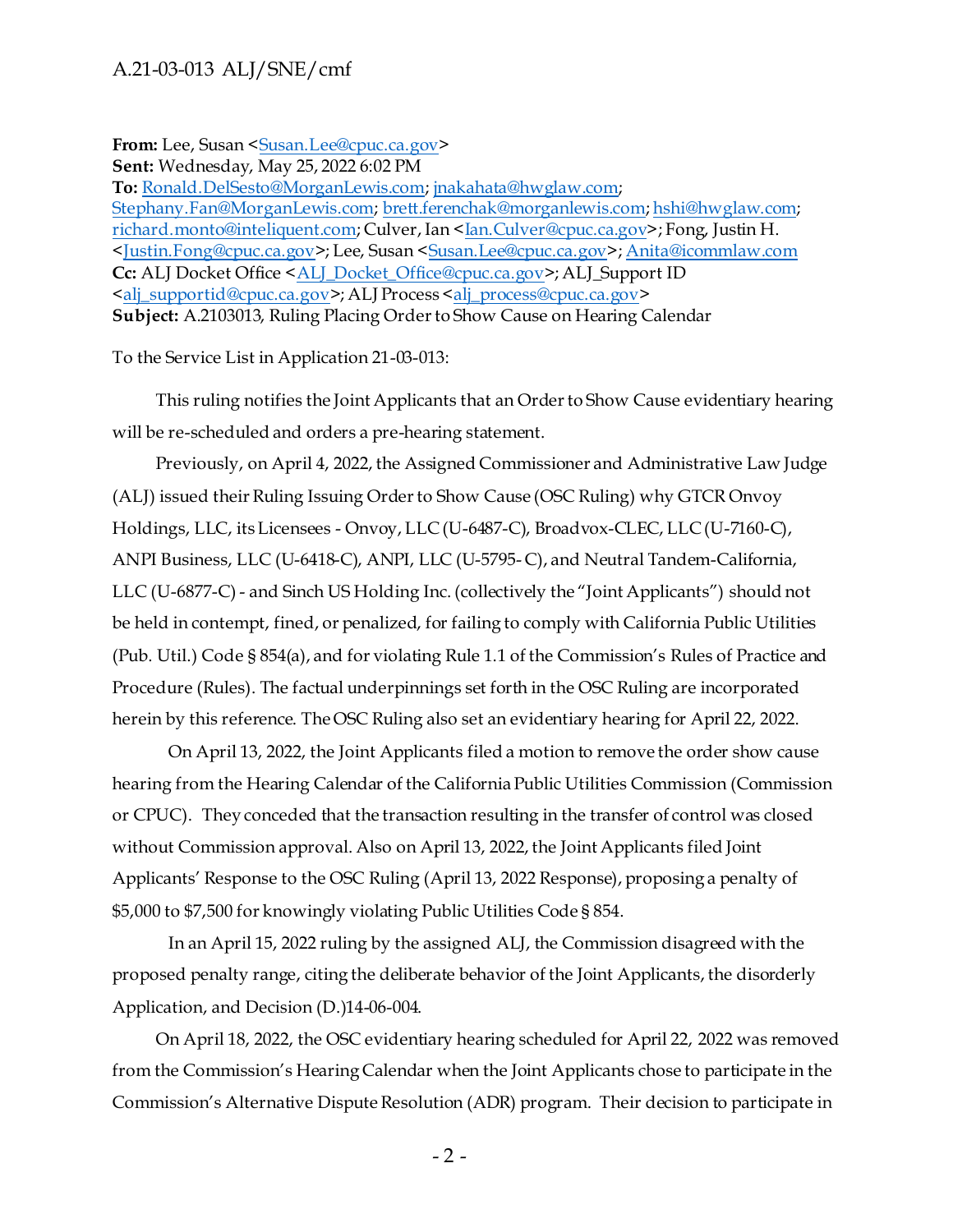ADR was filed on April 18, 2022 in the Joint Applicants' Response to Administrative Law Judge Ruling Requesting Assignment to Alternative Dispute Resolution. The proceeding was referred to the Commission's ADR program.

On May 17, 2022, the ADR program administrators deemed the proceeding unsuitable for ADR and returned the matter to the assigned ALJ. *See* email below.

 Accordingly, an evidentiary hearing will be re-scheduled for the Joint Applicants to show cause as to why they should be not held in contempt, fined, and penalized by the Commission. **IT IS ORDERED:**

 By June 30, 2022, the Joint Applicants shall file a Pre-hearing Order to Show Cause Statement using the same title. The statement shall address why the Joint Applicants should not be fined \$25,000 for consummating the transaction transferring indirect control of certificates of public convenience and necessity prior to Commission approval. The statement shall address the facts set forth in the OSC Ruling, the April 15, 2022 Ruling, Rule 1.1, Pub. Util. Code § 2107, and the five-factors the Commission considers in response to a violation pursuant to D. 14-06-004.

The Docket Office shall formally file this ruling.

**Susan F. Lee** (she/her) Administrative Law Judge California Public Utilities Commission [susan.lee@cpuc.ca.gov](mailto:susan.lee@cpuc.ca.gov)

Notice: This communication may contain confidential and/or legally privileged information for the use of the intended recipient(s). Unauthorized use or disclosure is prohibited. If you are not the intended recipient, please contact the sender and destroy all copies of the communication.